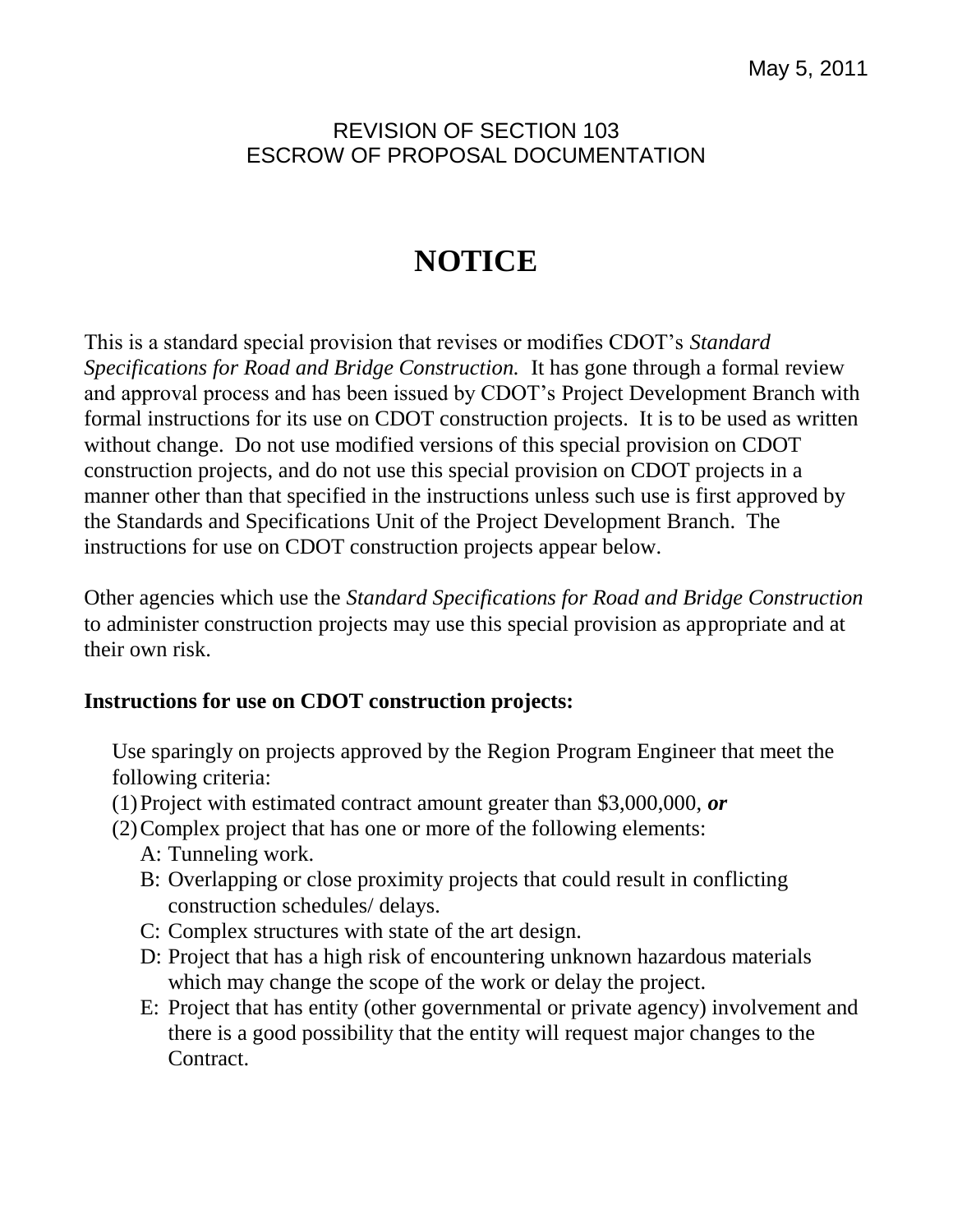#### 1 REVISION OF SECTION 103 ESCROW OF PROPOSAL DOCUMENTATION

Section 103 of the Standard Specifications is hereby revised for this project as follows:

Add subsection 103.05 as follows:

**103.05 Escrow of Proposal Documentation (EPD).** The successful bidder, and subcontractors with subcontracts exceeding \$200,000, shall submit all information and calculations used to determine their bid for this project prior to executing the Contract. This documentation hereinafter referred to as "Escrow of Proposal Documentation" or "EPD", will be held in escrow for the duration of the Contract. If necessary, it will be used for the purpose of determining the Contractor's proposal concept, for price adjustments as provided in the Contract, or to resolve any dispute or claim by the Contractor.

(a) *Format.* Bidders and subcontractors are encouraged to submit the EPD in their usual cost-estimating format; a standard format is not required. It is not the intention of this specification to cause extra work during the preparation of a proposal, but to ensure that the documentation will be adequate to enable complete understanding and proper interpretation for the intended use.

The EPD shall clearly itemize the costs for each pay item. Each pay item shall be broken down into components small enough to allow a detailed cost estimate. Costs allocated to each component shall be broken down into the bidder's usual estimate categories such as direct labor, repair labor, equipment parts and supplies, expendable materials, permanent materials, and subcontractor cost as appropriate. Plant and equipment and indirect cost shall be broken down in the bidder's usual format. Plant and equipment and indirect cost allocations shall be made to each bid item as appropriate. All costs shall be identified.

The EPD shall include quantity takeoffs, construction schedule on which the bid is based, rates of production and progress, calculations, copies and quotes from subcontractors and suppliers, memoranda, narratives, and all other information used by the bidder to arrive at all of the prices contained in the proposal. Manuals standard to the industry that are used by the Contractor may be included by reference to the name, date, and publisher of the manual.

(b) *Submittal.* The EPD shall be submitted to the Engineer in a sealed container, prior to executing the Contract, and shall be clearly marked with the bidder's name, date of submittal, project number, and "Escrow of Proposal Documentation." The EPD shall be accompanied with an affidavit, in the form following this subsection, signed by an individual authorized by the bidder to execute the proposal, stating that the material in the EPD contains all of the information which was used to develop the bid, that the individual has personally examined the contents of the EPD container, and the documentation is correct and complete.

Failure to submit EPDs as herein required will be cause for rejection of the proposal.

The successful bidder agrees, as a condition of award of the Contract, that the EPD constitutes all the assumptions and information used in the preparation of its proposal, and that no other proposal preparation information shall be considered in evaluating disputes or claims.

- (c) *Storage.* The EPDs are, and shall remain, the property of the Contractor or subcontractors who prepared them and they are subject to use as provided herein. The EPDs shall be placed in escrow during the life of the Contract, in a banking institution or other bonded document storage facility suggested by the Engineer and acceptable to the Contractor. The cost of storage shall be paid by the Contractor.
- (d) *Examination.* The EPDs may be examined at any time deemed necessary by the Engineer or the Contractor, in conjunction with settling disputes, claims, or contract modification orders. When the Engineer or Contractor determine that it will be necessary to review an EPD, the EPD shall be reviewed by the Engineer and either the prime Contractor or the subcontractor that submitted the EPD. If the prime Contractor and the subcontractor agree, in writing, the prime Contractor may be present when the subcontractor's EPD is reviewed. Examination of the EPD is subject to the following conditions: